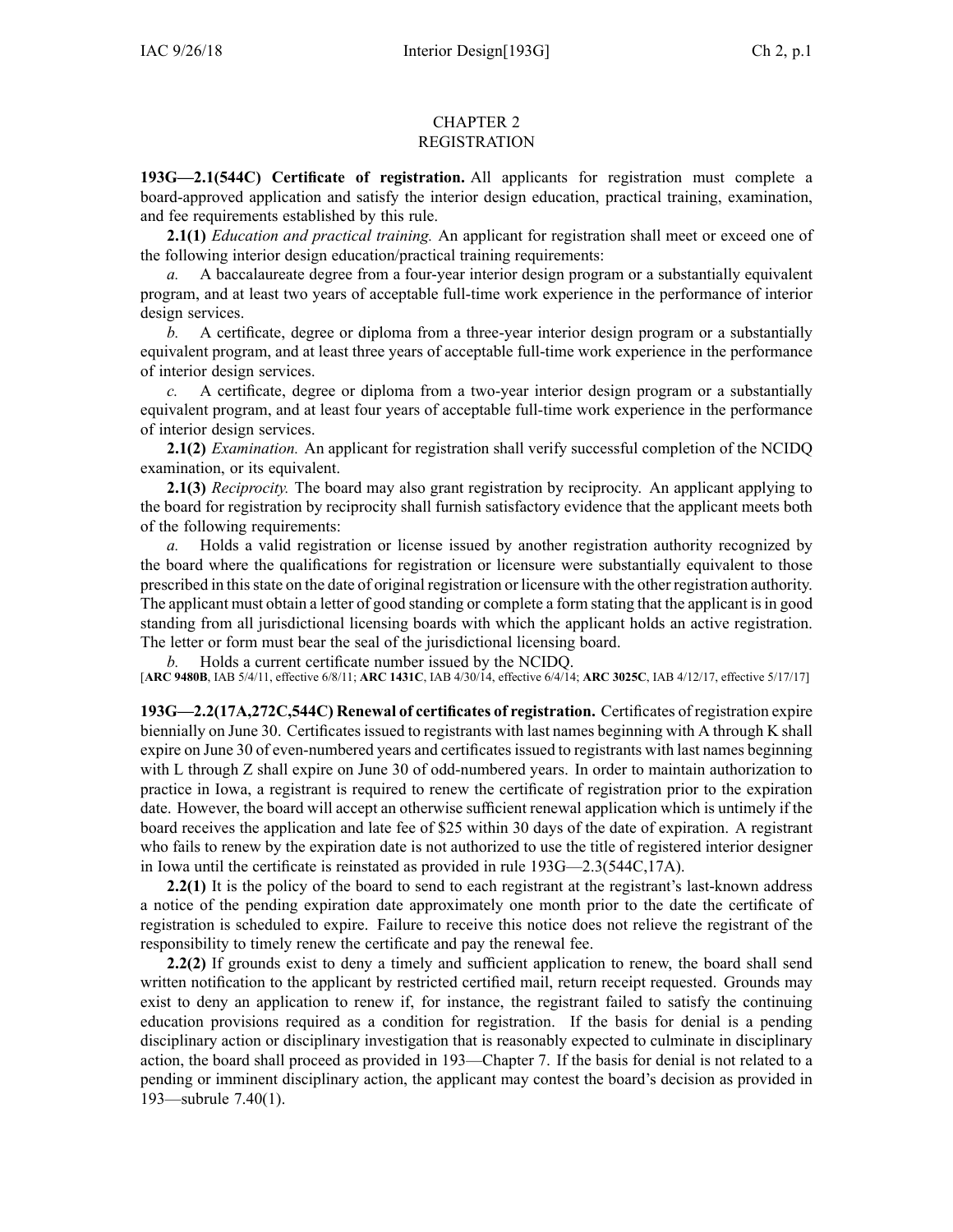**2.2(3)** When <sup>a</sup> registrant appears to be in violation of mandatory continuing education requirements, the board may, in lieu of proceeding to <sup>a</sup> contested case hearing on the denial of <sup>a</sup> renewal application as provided in rule [193—7.40](https://www.legis.iowa.gov/docs/iac/rule/193.7.40.pdf)(546,272C), offer <sup>a</sup> registrant the opportunity to sign <sup>a</sup> consent order. While the terms of the consent order will be tailored to the specific circumstances at issue, the consent order will typically impose <sup>a</sup> penalty between \$50 and \$250, depending on the severity of the violation; establish deadlines for compliance; and require that the registrant complete hours equal to double the deficiency in addition to the required hours; and may impose additional educational requirements on the registrant. Any additional hours of continuing education completed in compliance with the consent order cannot again be claimed at the next renewal. The board will address subsequent offenses on <sup>a</sup> case-by-case basis. A registrant is free to accep<sup>t</sup> or reject the offer. If the offer of settlement is accepted, the registrant will be issued <sup>a</sup> renewed certificate of registration and will be subject to disciplinary action if the terms of the consent order are not fulfilled. If the offer of settlement is rejected, the matter will be set for hearing, if timely requested by the registrant pursuan<sup>t</sup> to [193—subrule](https://www.legis.iowa.gov/docs/iac/rule/193.7.40.pdf) 7.40(1).

**2.2(4)** A registrant who continues to use the title of registered interior designer in Iowa after the registration has expired may be subject to disciplinary action. Such unauthorized activity may also be grounds to deny <sup>a</sup> registrant's application for reinstatement.

**2.2(5)** Registrants shall notify the board within 30 days of any change of address or business. [**ARC [3025C](https://www.legis.iowa.gov/docs/aco/arc/3025C.pdf)**, IAB 4/12/17, effective 5/17/17; **ARC [4011C](https://www.legis.iowa.gov/docs/aco/arc/4011C.pdf)**, IAB 9/26/18, effective 10/31/18]

**193G—2.3(544C,17A) Reinstatement of certificates of registration.** An individual may reinstate <sup>a</sup> lapsed certificate of registration to active registration by doing the following:

- 1. Paying the current renewal fee;
- 2. Paying the reinstatement fee of \$100;

3. Providing <sup>a</sup> written statement outlining the professional activities that the applicant performed in Iowa during the period of nonregistration. The statement shall include <sup>a</sup> list of all projects with which the applicant had involvement and shall explain the service provided by the applicant; and

4. Submitting documented evidence of completion of 10 continuing education hours, which should have been reported on the June 30 renewal date on which the applicant failed to renew, and 5 continuing education hours for each year or portion of <sup>a</sup> year of expired registration up to <sup>a</sup> maximum of 20 continuing education hours. All continuing education hours must be completed in health, safety, and welfare subjects; be acquired in structured educational activities; and be in compliance with requirements in 193G—Chapter 3. The continuing education hours used for reinstatement may not be used again at the next renewal and shall not have been earned more than four years prior to the date of the application to reinstate.

[**ARC [3025C](https://www.legis.iowa.gov/docs/aco/arc/3025C.pdf)**, IAB 4/12/17, effective 5/17/17; **ARC [4011C](https://www.legis.iowa.gov/docs/aco/arc/4011C.pdf)**, IAB 9/26/18, effective 10/31/18]

**193G—2.4(544C) Applications.** Persons applying for initial, renewal, or reciprocal registration shall submit an application on <sup>a</sup> form provided by the board and shall pay <sup>a</sup> registration fee of \$275. Certificates issued to registrants with last names beginning with A through K shall expire on June 30 of even-numbered years, and certificates issued to registrants with last names beginning with L through Z shall expire on June 30 of odd-numbered years. An applicant applying for initial, reciprocal, or reinstatement registration within 12 months from the applicant's required renewal date shall pay half of the required fee. An applicant applying for initial, reciprocal, or reinstatement registration more than 12 months from the applicant's required renewal date shall pay the full registration fee.